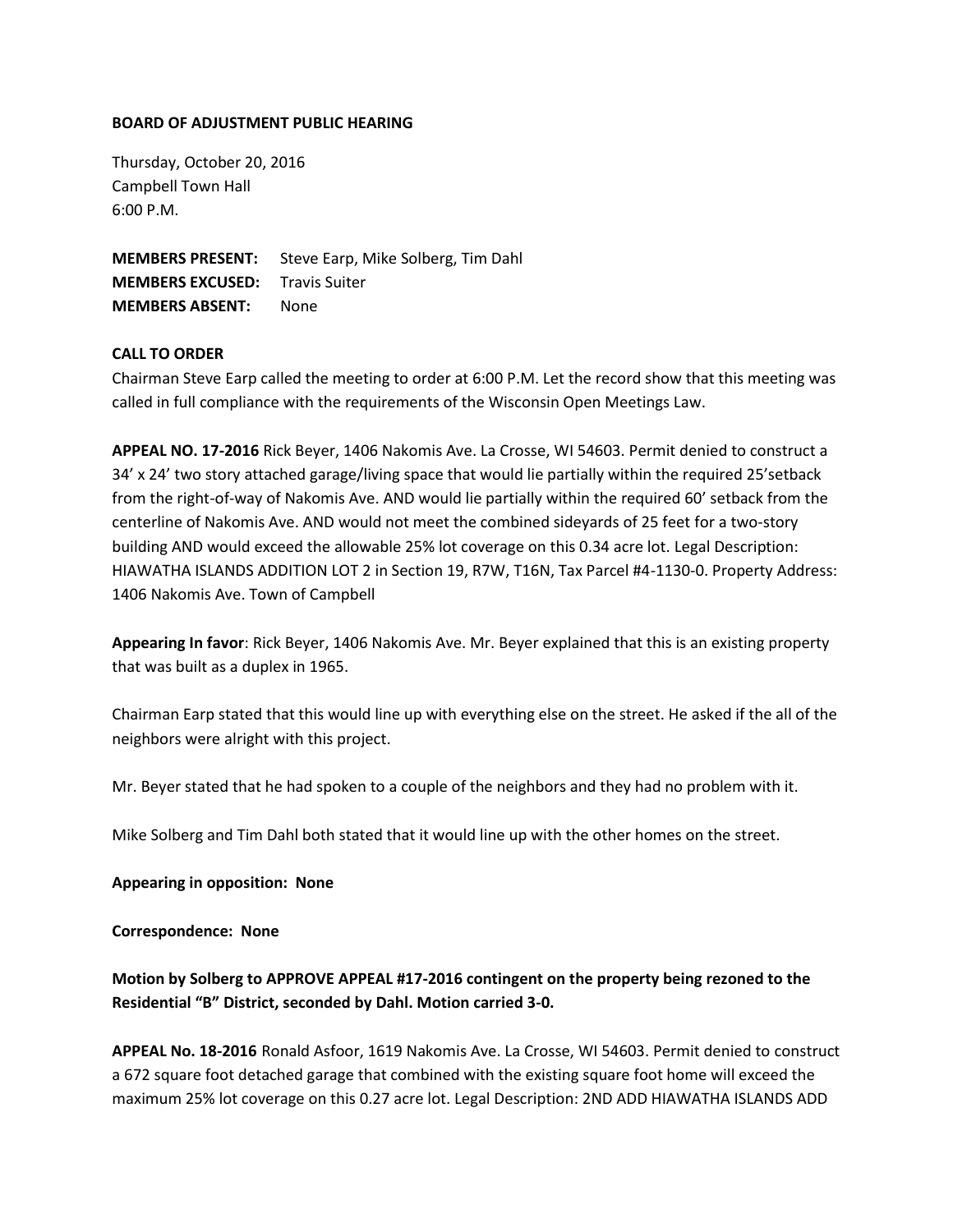LOT 26 in Section 19, R7W, T16N, Tax Parcel #4-1154-0. Property Address: 1619 Nakomis Ave. Town of Campbell

**Appearing In favor**: Ron Quillin, attorney for Ron Asfoor. Mr. Quillin stated that Mr. Asfoor tore down his deteriorating garage planning to rebuild it. When Mr. Asfoor went to get the building permit, he was told that he would be exceeding the maximum 25% buildable area.

Tim Dahl and Mike Solberg both stated that as long as Mr. Asfoor isn't exceeding the current footprint of the garage, they see no issue with it.

# **Appearing in opposition: None**

## **Correspondence: None**

## **Motion by Dahl to APPROVE APPEAL #18-2016, seconded by Solberg. Motion carried 3-0.**

**APPEAL NO. 19-2016** Paul Urbanek, 101 Sperbeck St. O.B.O. Hillbilly's Bar & Grill, Inc., 1322 La Crescent St. La Crosse, WI 54603. Permit denied to construct a 20' x 14' roof that would lie within the required 25 foot setback from the right-of-way of William St. AND would lie within the required 60 foot setback from the centerline of William St. AND would lie partially within the required 60 foot setback from the centerline of La Crescent St. Legal Description: PRT GOVT LOT 5 & PRT LOT 6 BLK 4 BEAUDETTES ADDN BEG NW COR LOT 6 S 138FT E TO W LN BLK 3 BOUCHERS ADDN N TO S LN WILLIAMS ST W ALG SD S LN TO POB & W 2FT LOTS 9 & 10 BLK 3 BOUCHERS ADDN in Section 19, R7W, T16N, Tax Parcel #4-864-0. Property Address: 1322 La Crescent St. Town of Campbell

**Appearing In favor**: Paul Urbanek, 101 Sperbeck St. Mr. Urbanek stated that there is a beer garden outside of the bar. He would like to put a roof over the top to make it dry for his customers and to make it look better. It would not extend further than the concrete and fence that are currently there.

Tim Dahl asked if the roof would be attached to the building. Mr. Urbanek stated that the roof would be free standing.

Beatrice Foellmi, 1315 La Crescent St. asked about beer garden regulations regarding roofing. She was concerned about the taverns and rental properties in her neighborhood.

### **Appearing in opposition: None**

### **Correspondence: None**

**Motion by Solberg to APPROVE APPEAL #19-2016, seconded by Dahl. Motion carried 3-0.**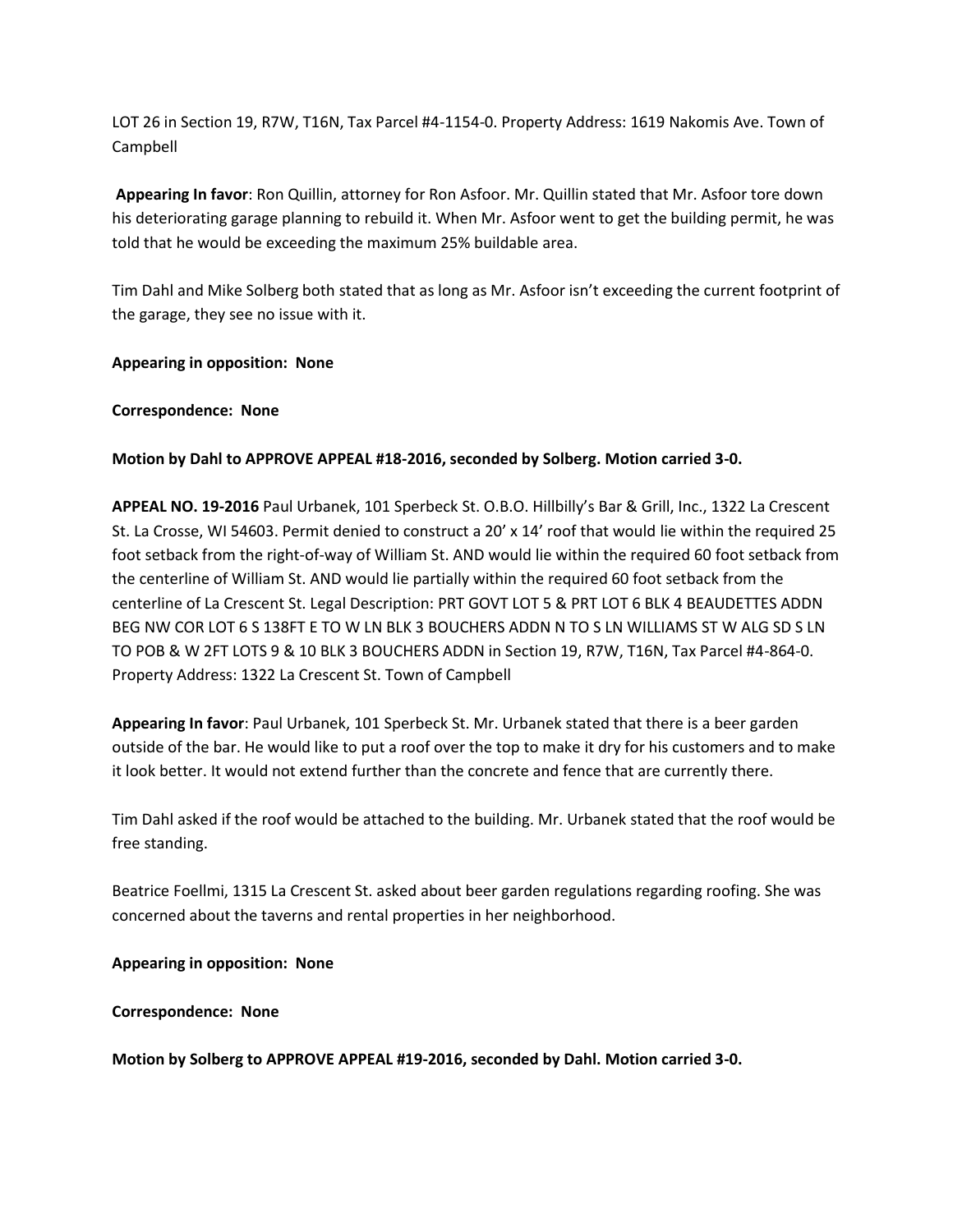**APPEAL NO. 20-2016** Lynch Holdings, LLC, 108 Clinton St. La Crosse, WI 54603. Permit denied to construct a 24' x 24' addition that would within the required 80 foot setback from the centerline of Clinton St. Legal Description: PRT GOVT LOT 5 COM INTER C/L BAINBRIDGE ST WITH S LN OF WASHBURN ST E ALG S LN 223FT TO POB E 150FT S 104FT W 150 FT N 104FT TO POB SUBJ TO ESMT IN DOC NO. 1387373 in Section 19, R7W, T16N, Tax Parcel #4-874-0. Property Address: 108 Clinton St. Town of Campbell

**Appearing In favor**: Mike Lynch, 108 Clinton St. Mr. Lynch explained that the structure is in disrepair and he would like to rebuild in the same footprint. It would be used for storage only. It would be more functional and safer.

Mike Solberg stated that it is an eyesore and it would be nice to construct a new building in the same footprint.

# **Appearing in opposition:** None

**Correspondence: Letter from Ron Chamberlain, La Crosse County Highway Commissioner, stating no concerns with the appeal.** 

**Motion by Solberg to APPROVE APPEAL #20-2016, seconded by Dahl. Motion carried 3-0.**

**APPEAL NO. 21-2016** David Bokor, 103 Jenkins Ln, La Crosse, WI 54603. Permit denied to construct a 10' x 10' attached deck that would lie within the required 25' rear yard setback. Legal Description: CERTIFIED SURVEY MAP NO. 40 VOL 8 LOT 1 DOC NO. 1196405 SUBJ TO ESMT ON MAP in Section 19, R7W, T16N, Tax Parcel #4-624-1. Property Address: 103 Jenkins Ln. Town of Campbell

**Appearing In favor:** David Bokor, 103 Jenkins Ln. Mr. Bokor stated that his lot is oddly shaped. The current home does not meet the 25 foot rear yard setback. He would like to replace the rear steps which were in disrepair. He stated that he spoke to his neighbors and none of them had an issue with the appeal.

# **Appearing in opposition: None**

**Correspondence: Letters from seven neighbors stating no opposition to the appeal.** 

**Motion by Dahl to APPROVE APPEAL #21-2016, seconded by Solberg. Motion carried 3-0.** 

**APPEAL NO. 22-2016** John Noyes, O.B.O. F.J. Robers, 816 Bainbridge St. La Crosse, WI 54603. Permit denied to construct a 5,288 square foot commercial structure that would lie partially within the required 60' setback from the centerline of Usher St. Legal Description: CERTIFIED SURVEY MAP NO. 64 VOL 16 LOT 1 DOC NO. 1651818 in Section 30, R7W, T16N, Tax Parcel #4-1366-1. Property Address: 131 Usher St. Town of Campbell